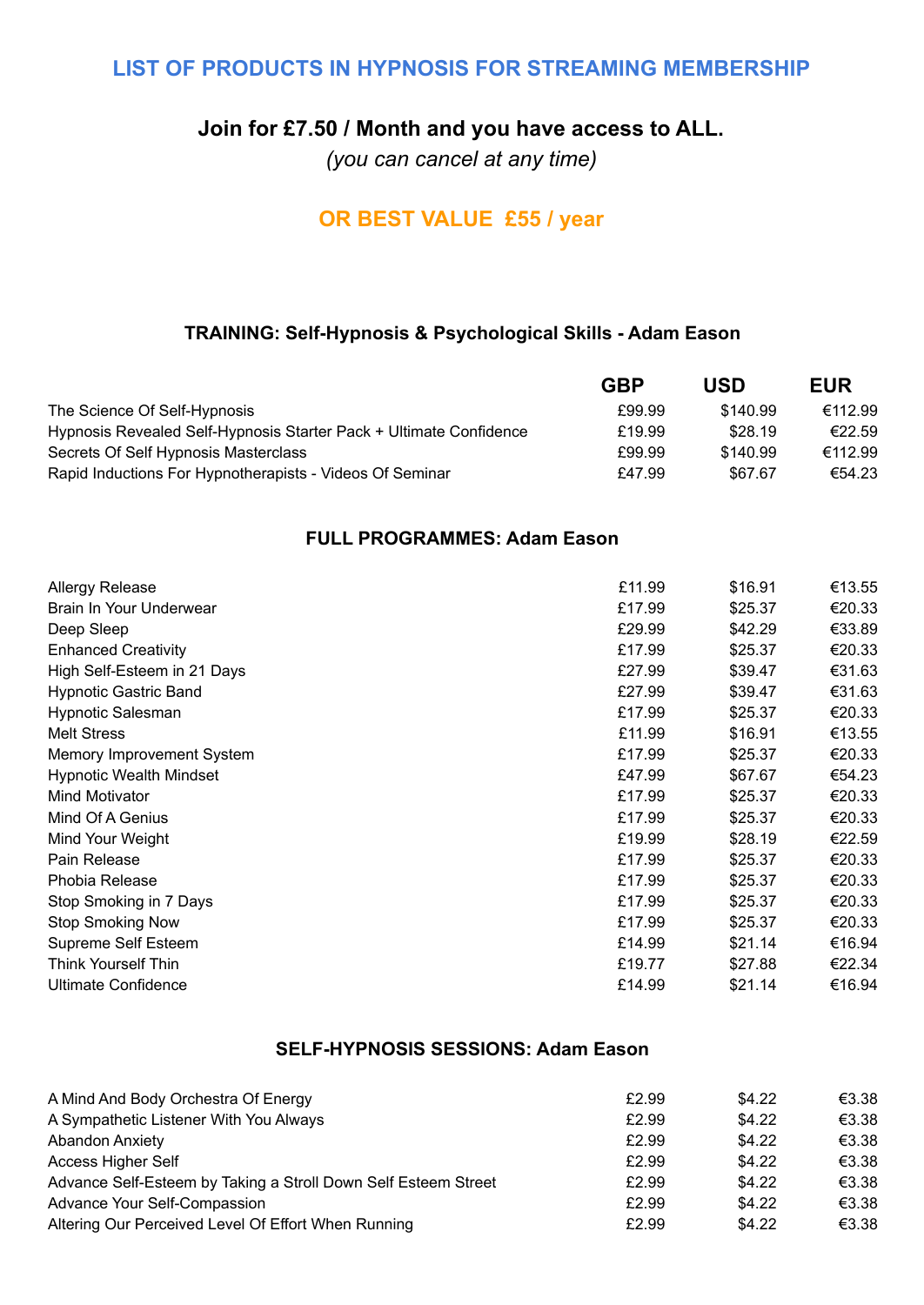| Amplify Anything In Your Brain                                          | £2.99 | \$4.22 | € $3.38$ |
|-------------------------------------------------------------------------|-------|--------|----------|
| Associative Strategy Of Elite Runners                                   | £2.99 | \$4.22 | €3.38    |
| <b>Automatic Writing</b>                                                | £2.99 | \$4.22 | €3.38    |
| <b>Balance Your Chakras</b>                                             | £2.99 | \$4.22 | €3.38    |
| Blocking Pain Messages To The Brain                                     | £2.99 | \$4.22 | €3.38    |
| Burning Stress For Good and Creating a Fertile Mind                     | £2.99 | \$4.22 | €3.38    |
| <b>Classic Hypnotic Bubble</b>                                          | £2.99 | \$4.22 | €3.38    |
| Commitment: Hypnosis To Help You Commit to What You Want!               | £2.99 | \$4.22 | €3.38    |
| <b>Control Blood Pressure</b>                                           | £2.99 | \$4.22 | €3.38    |
| Coping To Mastery                                                       | £2.99 | \$4.22 | €3.38    |
| Creating A Happiness Filter To Elevate Mood                             | £2.99 | \$4.22 | €3.38    |
| Creating a Pool Of Self-Esteem Deep Within                              | £2.99 | \$4.22 | €3.38    |
| <b>Curb Food Cravings</b>                                               | £2.99 | \$4.22 | €3.38    |
| Deep Sleep Bundle                                                       | £2.99 | \$4.22 | €3.38    |
| <b>Dissolve Anger</b>                                                   | £2.99 | \$4.22 | €3.38    |
| Drifting Back To Sleep                                                  | £2.99 | \$4.22 | €3.38    |
| Ease IBS                                                                | £2.99 | \$4.22 | €3.38    |
| Eliminate (Latent) Anger: The Anger TV                                  | £2.99 | \$4.22 | €3.38    |
| End Laziness, End Procrastination and Get Motivated                     | £2.99 | \$4.22 | €3.38    |
| Ending the Roller Coaster and Achieving Some Balance                    | £2.99 | \$4.22 | €3.38    |
| Enhanced Mental Calmness and Clarity Of Thought                         | £2.99 | \$4.22 | €3.38    |
| Enhancing Physical Endeavour - Keep On Exercising!                      | £2.99 | \$4.22 | €3.38    |
| <b>Enhancing Sporting Performance</b>                                   | £2.99 | \$4.22 | €3.38    |
| Enough Is Enough                                                        | £2.99 | \$4.22 | €3.38    |
| Fall in Love With Exercise                                              | £2.99 | \$4.22 | €3.38    |
| Fear Into Power                                                         | £2.99 | \$4.22 | €3.38    |
| Fear Release                                                            | £2.99 | \$4.22 | €3.38    |
| <b>Finding The Positive Intention</b>                                   | £2.99 | \$4.22 | €3.38    |
| First Aid For A Bad Mood! Hypnosis To Get Into A Great Mood             | £2.99 | \$4.22 | €3.38    |
| Four New Products In July (temp till August 8th)                        | £2.99 | \$4.22 | €3.38    |
| Freedom For Unwanted Compulsive Behaviour                               | £2.99 | \$4.22 | €3.38    |
| From Lazy To Driven                                                     | £2.99 | \$4.22 | €3.38    |
| Get Energised - Using Atoms Of Energy                                   | £2.99 | \$4.22 | €3.38    |
| Get Out Of Your Box                                                     | £2.99 | \$4.22 | €3.38    |
| Getting Grounded With Hypnosis                                          | £2.99 | \$4.22 | €3.38    |
| Getting Your Legs To Feel Light as a Feather When Running Using         |       |        |          |
| <b>Hypnosis</b>                                                         | £2.99 | \$4.22 | €3.38    |
| Going That Extra Mile With Exercise                                     | £2.99 | \$4.22 | €3.38    |
| <b>Guilt Processing Machine</b>                                         | £2.99 | \$4.22 | €3.38    |
| <b>Guilt Removal</b>                                                    | £2.99 | \$4.22 | €3.38    |
| Have An Out Of Body Experience                                          | £2.99 | \$4.22 | €3.38    |
| How to Step Out Of Your Comfort Zone And Step Into Fulfilment           | £2.99 | \$4.22 | €3.38    |
| How To Use Hypnosis To Enhance Your Immune Functioning                  | £2.99 | \$4.22 | €3.38    |
| Hypnosis To Charge Into Battle To Boost Your Immune System              | £2.99 | \$4.22 | €3.38    |
| Hypnosis To Develop A Better Understanding Of People                    | £2.99 | \$4.22 | €3.38    |
| <b>Hypnotic Book Of True Self Acceptance</b>                            | £2.99 | \$4.22 | €3.38    |
| Hypnotic Boredom To Lull You To Sleep                                   | £2.99 | \$4.22 | €3.38    |
| <b>Hypnotic Chicken Soup</b>                                            | £2.99 | \$4.22 | €3.38    |
| <b>Hypnotic Desensitisation</b>                                         | £2.99 | \$4.22 | €3.38    |
| Hypnotic Letter Writing For The Mind                                    | £2.99 | \$4.22 | €3.38    |
| <b>Hypnotic Library Of Change</b>                                       | £2.99 | \$4.22 | €3.38    |
| <b>Hypnotic Massage</b>                                                 | £2.99 | \$4.22 | €3.38    |
| <b>Hypnotic Mud Bath</b>                                                | £2.99 | \$4.22 | €3.38    |
| Immune System Booster                                                   | £2.99 | \$4.22 | €3.38    |
| Inspiring Hypnotic Encouragement                                        | £2.99 | \$4.22 | €3.38    |
| Install External Eye - A Wonderful Tool To Overcome Unwanted Behaviours | £2.99 | \$4.22 | €3.38    |
| Invigorating Hypnosis To Feel Really Alert!                             | £2.99 | \$4.22 | €3.38    |
|                                                                         |       |        |          |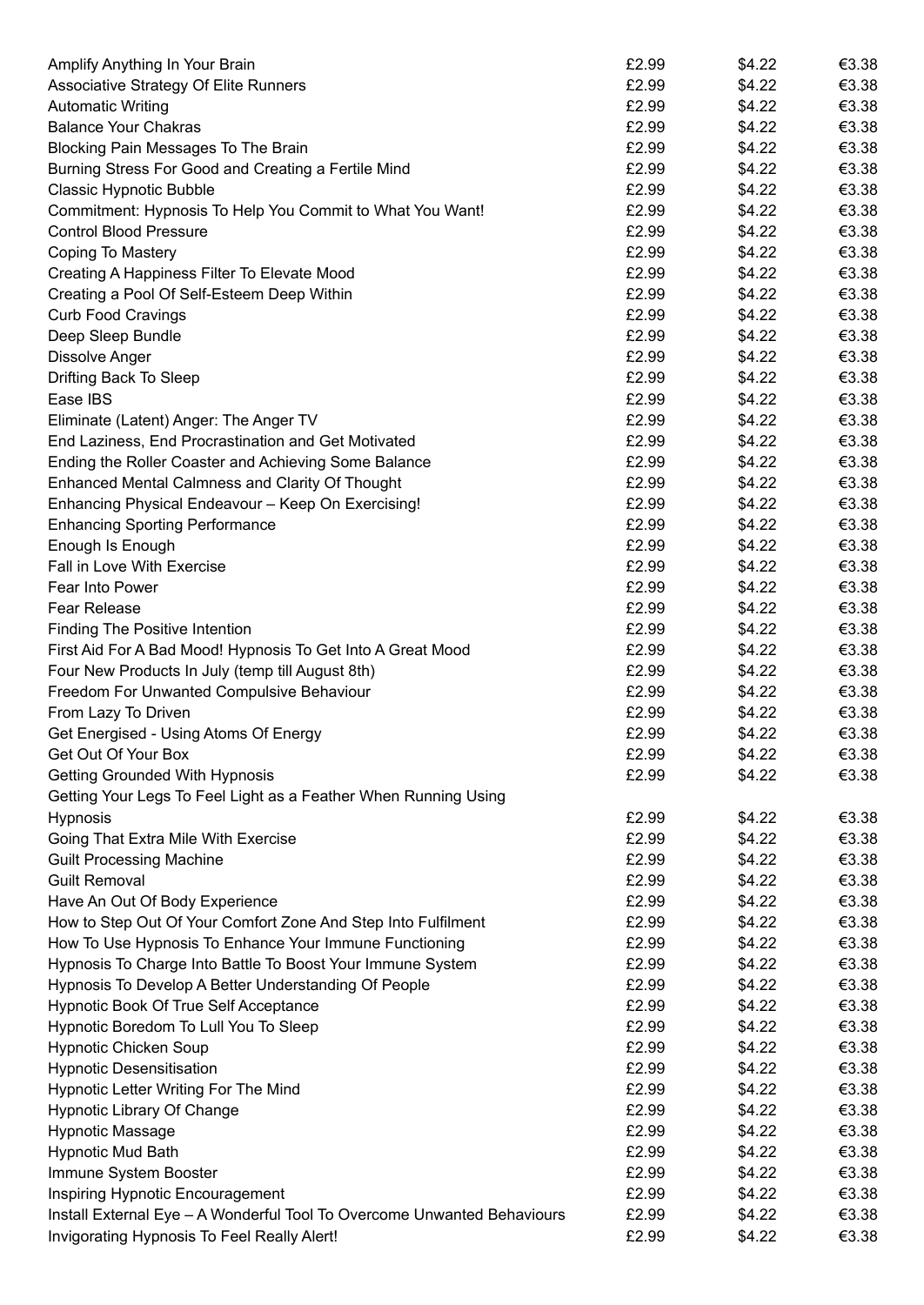| Jar Of Concentration                                                 | £2.99 | \$4.22 | €3.38    |
|----------------------------------------------------------------------|-------|--------|----------|
| Learning To Eat Artfully And Eat Much Less!                          | £2.99 | \$4.22 | € $3.38$ |
| Learning to Truly Accept Yourself                                    | £2.99 | \$4.22 | €3.38    |
| Let Go Of Anger: With A Clenched Fist                                | £2.99 | \$4.22 | €3.38    |
| Let Go Of Emotional Pain                                             | £2.99 | \$4.22 | €3.38    |
| Let Go Of Stress: Enjoying Rock Throwing                             | £2.99 | \$4.22 | €3.38    |
| Let Go Of Unwanted Habits With Sensitivity                           | £2.99 | \$4.22 | €3.38    |
| Let Go of Worry With Detached Mindfulness                            | £2.99 | \$4.22 | €3.38    |
| Lift Of Life Creation                                                | £2.99 | \$4.22 | €3.38    |
| Lifting The Fog And Lifting Your Mood                                | £2.99 | \$4.22 | €3.38    |
| Listen With Hypnotic Attentiveness And Genuine Interest              | £2.99 | \$4.22 | €3.38    |
| Love Yourself More                                                   | £2.99 | \$4.22 | €3.38    |
| <b>Make Better Choices</b>                                           | £2.99 | \$4.22 | €3.38    |
| Maximise Your Gym Gains - Hypnosis For Post-Gym Workout              | £2.99 | \$4.22 | €3.38    |
| <b>Memory Enhancement</b>                                            | £2.99 | \$4.22 | €3.38    |
| Metaphorically Balancing Your Mind With Your Relationships           | £2.99 | \$4.22 | €3.38    |
| Mind Detox                                                           | £2.99 | \$4.22 | €3.38    |
| <b>Mind Virus Clearout</b>                                           | £2.99 | \$4.22 | €3.38    |
| Motherly Love                                                        | £2.99 | \$4.22 | €3.38    |
| <b>Motivation To Exercise</b>                                        | £2.99 | \$4.22 | €3.38    |
| Noise To Lull To Sleep                                               | £2.99 | \$4.22 | €3.38    |
| Oceans Of Energy                                                     | £2.99 | \$4.22 | €3.38    |
| Open Your Heart                                                      | £2.99 | \$4.22 | €3.38    |
| Outer Space Body Shaping                                             | £2.99 | \$4.22 | €3.38    |
| Overcome Agoraphobia                                                 | £2.99 | \$4.22 | €3.38    |
| Overcome Claustrophobia                                              | £2.99 | \$4.22 | €3.38    |
| Overcome Fear Dogs                                                   | £2.99 | \$4.22 | €3.38    |
| Overcome Fear Of Flying                                              | £2.99 | \$4.22 | €3.38    |
| Overcome Fear Of Public Speaking                                     | £2.99 | \$4.22 | €3.38    |
| Overcome Fear of Spiders and Other Creepy Crawlies                   | £2.99 | \$4.22 | €3.38    |
| Overcome Psychological Barriers                                      | £2.99 | \$4.22 | €3.38    |
| Overcome Unwanted Habits with Mental Screening                       | £2.99 | \$4.22 | €3.38    |
| Overcome Your Fear Of Heights                                        | £2.99 | \$4.22 | €3.38    |
| Panic Freedom                                                        | £2.99 | \$4.22 | €3.38    |
| Quiet The Mind and Drift To Sleep                                    | £2.99 | \$4.22 | €3.38    |
| <b>Releasing Unwanted Pressure</b>                                   | £2.99 | \$4.22 | €3.38    |
| Rooms Of The Mind                                                    | £2.99 | \$4.22 | €3.38    |
| Self-Efficacy and Hypnosis To Propel Running Performance             | £2.99 | \$4.22 | €3.38    |
| Snowball Determination                                               | £2.99 | \$4.22 | €3.38    |
| Soothe a Sore Throat                                                 | £2.99 | \$4.22 | €3.38    |
| Soothe A Sore Throat With Hypnosis                                   | £2.99 | \$4.22 | €3.38    |
| Spinning Icons                                                       | £2.99 | \$4.22 | €3.38    |
| Spotting Thinking Errors And Having Better Thoughts                  | £2.99 | \$4.22 | €3.38    |
| Start Your Day Energised and Motivated - Using This Hypnosis Process | £2.99 | \$4.22 | €3.38    |
| Staying Frosty and Developing Icy Alertness With Hypnosis            | £2.99 | \$4.22 | €3.38    |
| Stop Catastrophising                                                 | £2.99 | \$4.22 | €3.38    |
| Take Control Of Your Appetite                                        | £2.99 | \$4.22 | €3.38    |
| Talk To Your Feelings                                                | £2.99 | \$4.22 | €3.38    |
| <b>Tame That Inner Critic</b>                                        | £2.99 | \$4.22 | €3.38    |
| The Circle of Mood Elevation - Lifting Mood Naturally                | £2.99 | \$4.22 | €3.38    |
| The Hypnotic Creativity Booster                                      | £2.99 | \$4.22 | €3.38    |
| The Hypnotic Epicentre Of Your Mind                                  | £2.99 | \$4.22 | €3.38    |
| The Hypnotic Mentor                                                  | £2.99 | \$4.22 | €3.38    |
| The Hypnotic Tablet                                                  | £2.99 | \$4.22 | €3.38    |
| The Lift Of Ideal Life Creation                                      | £2.99 | \$4.22 | €3.38    |
| The Magical Mind Parents                                             | £2.99 | \$4.22 | €3.38    |
| The Museum Of Self-Esteem Advancement                                | £2.99 | \$4.22 | €3.38    |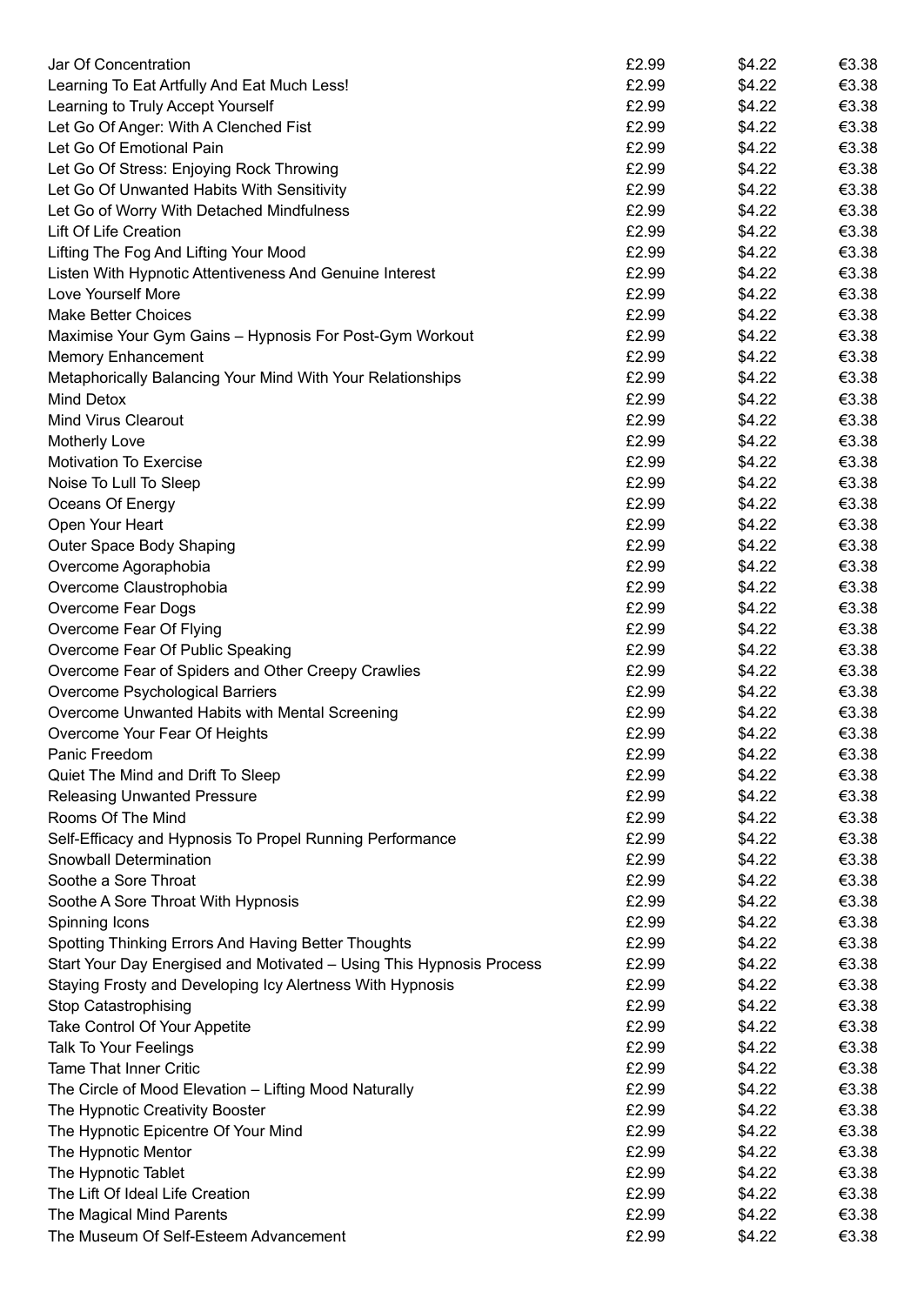| The Parts Party                                                      | £2.99 | \$4.22 | € $3.38$ |
|----------------------------------------------------------------------|-------|--------|----------|
| The Pond of Sleep:                                                   | £2.99 | \$4.22 | € $3.38$ |
| The Power Of So What                                                 | £2.99 | \$4.22 | €3.38    |
| The Steel Ball                                                       | £2.99 | \$4.22 | €3.38    |
| The Super Hero Hypnotic Shield Of Invulnerability                    | £2.99 | \$4.22 | €3.38    |
| <b>Total Freedom From Excuses</b>                                    | £2.99 | \$4.22 | €3.38    |
| Tree Of Rejuvenation                                                 | £2.99 | \$4.22 | €3.38    |
| Tripnosis                                                            | £2.99 | \$4.22 | €3.38    |
| True Oneness And Self Gathering                                      | £2.99 | \$4.22 | €3.38    |
| Use Hypnosis to Oxygenate the Blood Better When Running              | £2.99 | \$4.22 | €3.38    |
| Using 'The Healing Force'                                            | £2.99 | \$4.22 | €3.38    |
| Using Cognitions To Advance Mood                                     | £2.99 | \$4.22 | €3.38    |
| Using Colours In Hypnosis                                            | £2.99 | \$4.22 | €3.38    |
| Using Hypnosis To Enjoy the Scientific Benefits of Loving Kindness   | £2.99 | \$4.22 | €3.38    |
| Using Hypnosis To Reverse An Unwanted Habit                          | £2.99 | \$4.22 | € $3.38$ |
| Using Performance Enhancing Hypnotic Drugs For Activity And Exercise | £2.99 | \$4.22 | €3.38    |
| Using The Worst-Case Scenario                                        | £2.99 | \$4.22 | €3.38    |
| Utilise Your Regular Routine To Enhance Your Sleep                   | £2.99 | \$4.22 | €3.38    |
| Vacuum Hypnosis                                                      | £2.99 | \$4.22 | €3.38    |
| Washing Away Stress and Worry                                        | £2.99 | \$4.22 | €3.38    |
| Your Youthful Brain                                                  | £2.99 | \$4.22 | €3.38    |

# **ADDICTIONS: Self-Hypnosis Sessions: Tom Smith**

| Abstain from Alcohol                           | £9.99 | \$14.09 | €11.29 |
|------------------------------------------------|-------|---------|--------|
| Compulsive Gambling - Stop Chasing Your Losses | £9.99 | \$14.09 | €11.29 |
| Let Go Of Chocolate                            | £9.99 | \$14.09 | €11.29 |
| Overcome Porn Addiction                        | £9.99 | \$14.09 | €11.29 |
| Stop Drinking Coffee                           | £9.99 | \$14.09 | €11.29 |
| Stop Masturbating                              | £9.99 | \$14.09 | €11.29 |
| <b>Stop Smoking Cannabis</b>                   | £9.99 | \$14.09 | €11.29 |
| <b>Stop Using Cocaine</b>                      | £9.99 | \$14.09 | €11.29 |

| <b>RUNNING: PROGRAMME - Adam Eason</b>                                 |        |         |        |
|------------------------------------------------------------------------|--------|---------|--------|
| <b>Hypnosis For Running</b>                                            | £24.99 | \$35.24 | €28.24 |
| <b>RUNNING: Book Narration - Adam Eason</b>                            |        |         |        |
| Hypnosis For Running Book - /audio Narration                           | £14.99 | \$21.14 | €16.94 |
| <b>RUNNING: Self-Hypnosis Sessions: Adam Eason</b>                     |        |         |        |
| <b>Getting The Runners High</b>                                        | £2.99  | \$4.22  | €3.38  |
| Hypnosis For Sports Preparation: Make Sure You Do Not Choke On The Big |        |         |        |
| Day!                                                                   | £2.99  | \$4.22  | €3.38  |
| Installing & Advancing the Runner's Mantra – Using Hypnosis            | £2.99  | \$4.22  | €3.38  |
| Overcome The Wall                                                      | £2.99  | \$4.22  | €3.38  |
| Runner's Mantra                                                        | £2.99  | \$4.22  | €3.38  |
| Runners High                                                           | £2.99  | \$4.22  | €3.38  |
| Running - Associative Strategy                                         | £2.99  | \$4.22  | €3.38  |
| Running - Enhanced Endurance                                           | £2.99  | \$4.22  | €3.38  |
| Running - Perceived level of Effort                                    | £2.99  | \$4.22  | €3.38  |
| <b>Running Enhanced Endurance</b>                                      | £2.99  | \$4.22  | €3.38  |
| Running With Your Arms And Hypnosis                                    | £2.99  | \$4.22  | €3.38  |
| Using Hypnosis For That 'Deep Heat' Effect After Running               | £2.99  | \$4.22  | €3.38  |
|                                                                        |        |         |        |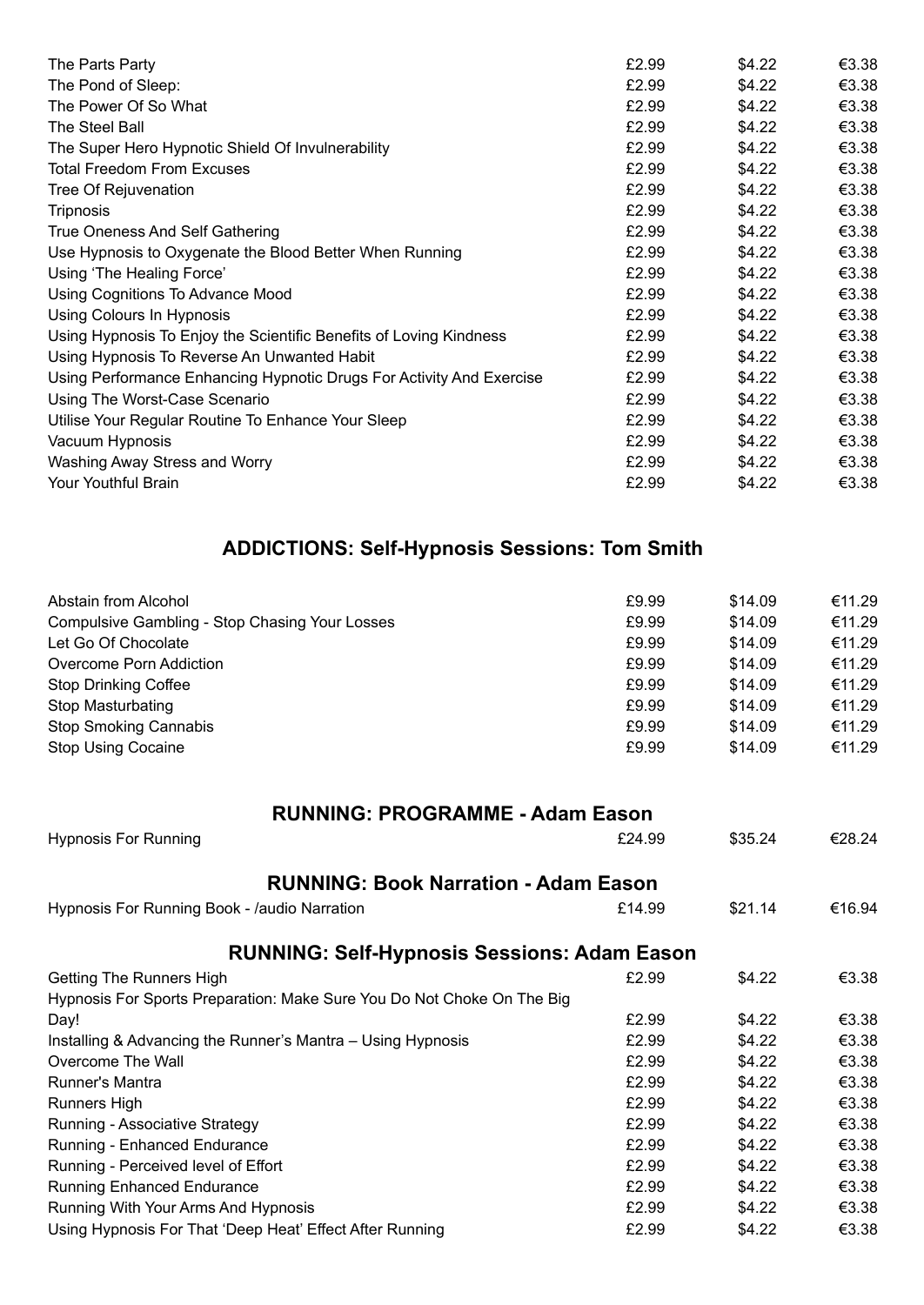| Using Hypnosis To Become a Hill Running Machine!              | £2.99 | \$4.22 | €3.38 |
|---------------------------------------------------------------|-------|--------|-------|
| Using Hypnosis To Derive More Benefit From Your Stretching    | £2.99 | \$4.22 | €3.38 |
| Using Hypnosis to Get Light Legs and Bouncy Feet When Running | £2.99 | \$4.22 | €3.38 |
| Using Hypnosis To Help Running Performance In Strong Winds    | £2.99 | \$4.22 | €3.38 |
| Wear Hypnotic Compression Gear - Running                      | £2.99 | \$4.22 | €3.38 |

## **SEXUAL ISSUES: Self-Hypnosis Sessions - Dr Janet Hall**

| Achieving and Maintaining Erections      | £9.99 | \$14.09 | €11.29 |
|------------------------------------------|-------|---------|--------|
| Ecstasy Sex                              | £9.99 | \$14.09 | €11.29 |
| How to Create & Share Hot Fantasies      | £9.99 | \$14.09 | €11.29 |
| How to Spark Up Your Man's Sexual Desire | £9.99 | \$14.09 | €11.29 |
| How to Spark Up Your Sex Life            | £9.99 | \$14.09 | €11.29 |
| Masturbation                             | £9.99 | \$14.09 | €11.29 |
| Oral Sex                                 | £9.99 | \$14.09 | €11.29 |
| Overcoming Premature Ejaculation         | £9.99 | \$14.09 | €11.29 |
| Perfect Sex                              | £9.99 | \$14.09 | €11.29 |
| Sex for the Golden Oldies                | £9.99 | \$14.09 | €11.29 |
| <b>Solving Sex Drive Conflicts</b>       | £9.99 | \$14.09 | €11.29 |

# **Here is the Logic to our Thinking**

**1. Make the Products Easily Available:-** products available from any device using your login details your access is flexible, secure, mobile and private.

**2. Teach How To Use:-** You will get two training programmes **'Hypnosis Revealed'** and **'Science Of Self-Hypnosis'** will help you use all self-hypnosis and psychological techniques to make your self-hypnosis sessions effective and more responsive.

**3. Personal Selection:-** Members will be able to select and choose any combination of the library of self-hypnosis choices. *Mix and Match hypnosis.!!*

**4. Ease of Access:**– Having run the support desk for Hypnosis For Download, I can tell you first hand, that people have problems with large products and downloads and lose the files or computers crash with everything lost etc etc !!!! SO … What we are doing now is putting digital products into secure storage areas and delivering them directly over the internet. Streamed delivery to **any laptop, tablet, mobile phone using login details**. Available anywhere in the world (as long as